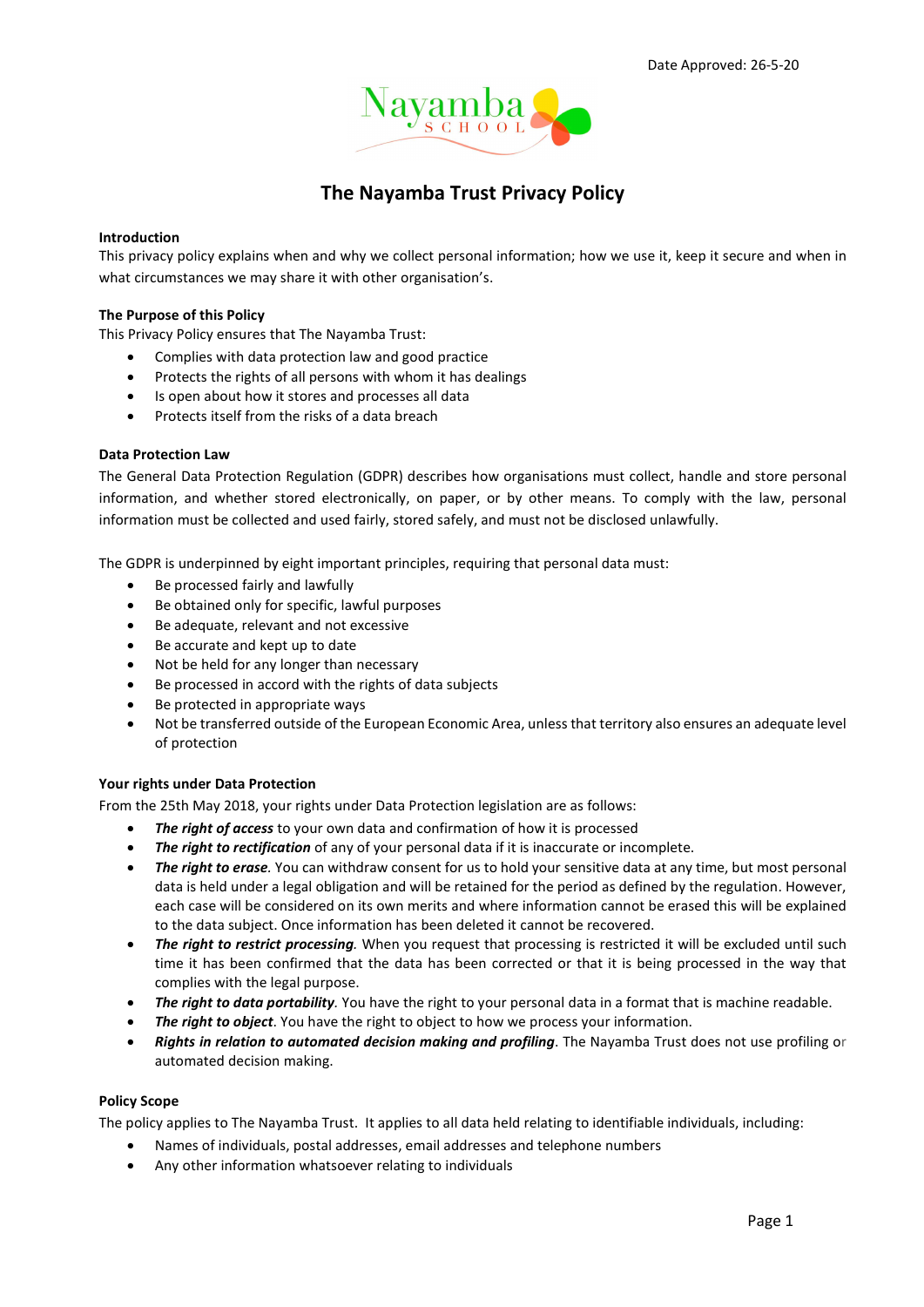# Data Protection Risks

This policy helps to protect The Nayamba Trust from data security risks including: any breaches of confidentiality, failure to offer choice, if appropriate, and reputational damage.

## Responsibilities

The Trustees of The Nayamba Trust, and any persons volunteering have responsibility, for ensuring that data is collected, stored and handled appropriately, and in line with this policy. The Trustees acknowledge the following key areas of responsibility:

- To review all data protection procedures and related policies
- To undertake any appropriate data protection training
- To deal with all data protection questions arising
- To deal with requests from individuals to see data held regarding them
- To ensure all electronic systems and services used for processing or storing data meet acceptable security standards on an ongoing basis.
- To approve any data protection statements whatsoever that may be issued

### Guidelines

The following guidelines apply:

- The only persons able to access data will be those requiring it to progress or review work.
- No data will be shared, other than to persons duly authorised, and in accord with Privacy Notices issued. There will be no disclosure to unauthorised persons.
- All data will be kept secure as further stated herein.
- Data will be regularly reviewed and updated as needed. If no longer required, it shall be deleted and disposed of.

### Data Storage

TNT follow the following procedures:

- We use a Mailing list Provider (YMLP) which is GDPR compliant and requires a password to log in
- When data is stored on paper including printed information from electronic systems, it will be kept securely and away from unauthorised persons
- All those who will have access to TNT data will also have a GDPR compliant Microsoft email address that is password protected
- Data will be disposed of securely when not required
- When data is stored electronically, it will be protected from unauthorised access, and from accidental deletion, and hacking attempts; and by secure passwords and will only be stored, otherwise on designated drives or servers and in a secure location
- Data will be backed up as required and all electronic equipment and data is protected by approved security software

### Data Use and Accuracy

These rules provide that:

- When working with personal data any Computers will be locked when not attended, and unable to access without passwords known only to the Computer users
- Personal data will not be shared other than as authorised
- Data will not be transferred out of the European Economic Area
- Data will be held in as few places as necessary
- Data will be updated if inaccuracies are discovered

### Subject Access Requests

All individuals who are the subject of personal data are entitled to:

- Ask what information is held about them and why
- Ask how to gain access to it
- Be informed how to keep it up to date
- Be informed how The Nayamba Trust is meeting General Data Protection obligations